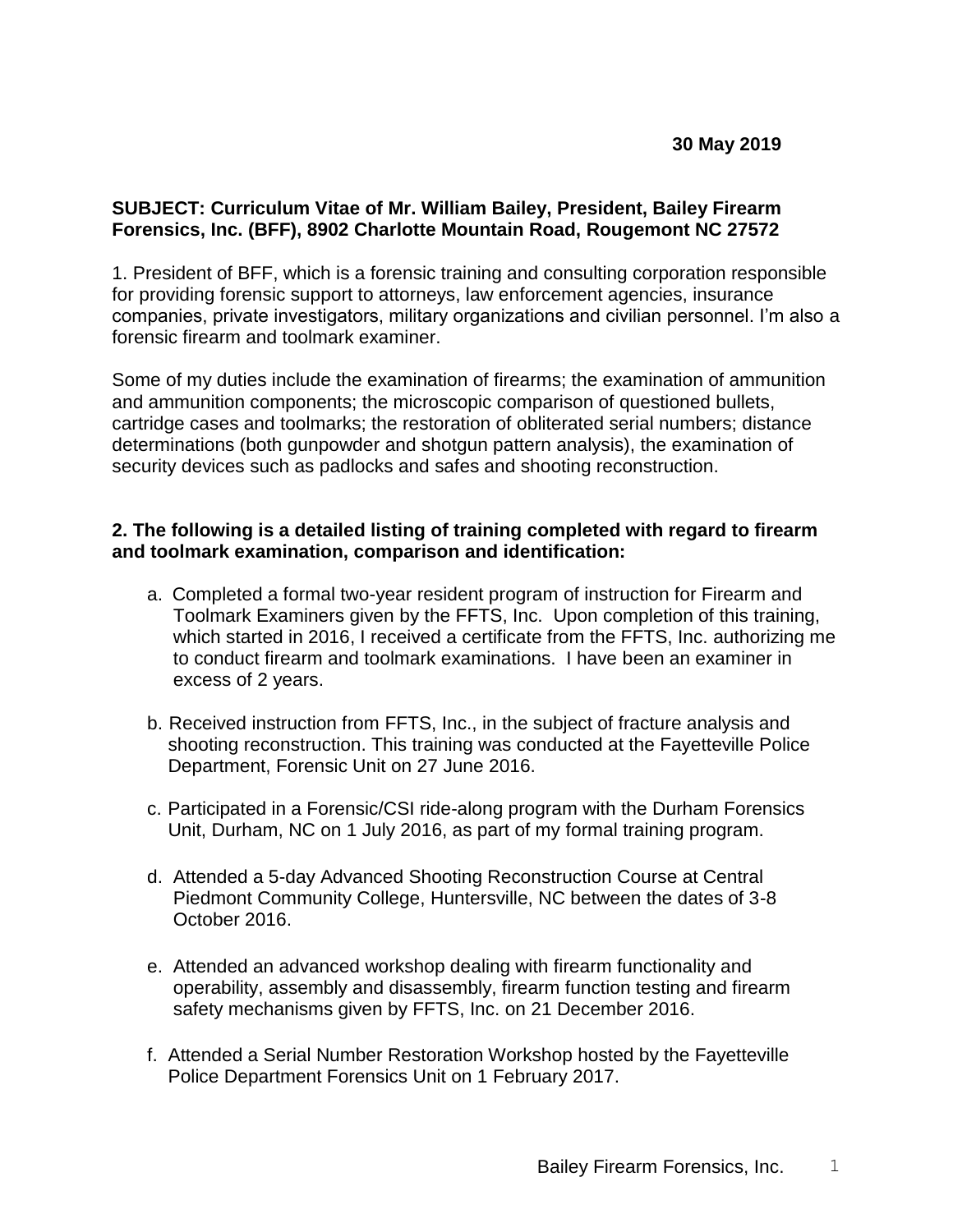- g. Participated in a one-day workshop dealing with Gunshot Residue/Distance Determination hosted by the York County Sheriff's Office, York, SC, on 21 February 2017.
- h. Attended a three day Firearms Injury and Distance Determination Course at the Central Piedmont Community College at Huntersville, NC between the dates of 1-3 March 2017.
- i. Extensive Reloading/Handloading background and experience in handgun (pistol and revolver), rifle and shotgun cartridges.

#### 3**. In addition to these school/courses, I have toured the following major manufacturers and exhibits within the United States in order to become familiarized with manufacturing techniques and historical technological developments**:

- a. U.S. Army Ordnance Museum, Aberdeen Proving Ground, Maryland on 12 October 2008.
- b. Atlanta Arms Ammunition Company, Villa Rica, GA, 15 November 2016.
- c. Airborne Museum, Fayetteville, NC on 4 December 2016.
- d. North Carolina Museum of History, Raleigh, NC on 2 December 2016.
- e. Sirchie Manufacturing Facility, Youngsville, NC.
- f. Attendance at numerous trade shows, firearm and ammunition shows.

## **4. Professional Organizations:**

- a. International Ammunition Association (IAA)
- b. International Association of Identification (IAI) For North Carolina
- c. .50 Caliber Shooter's Association
- d. National Rifle Association (NRA)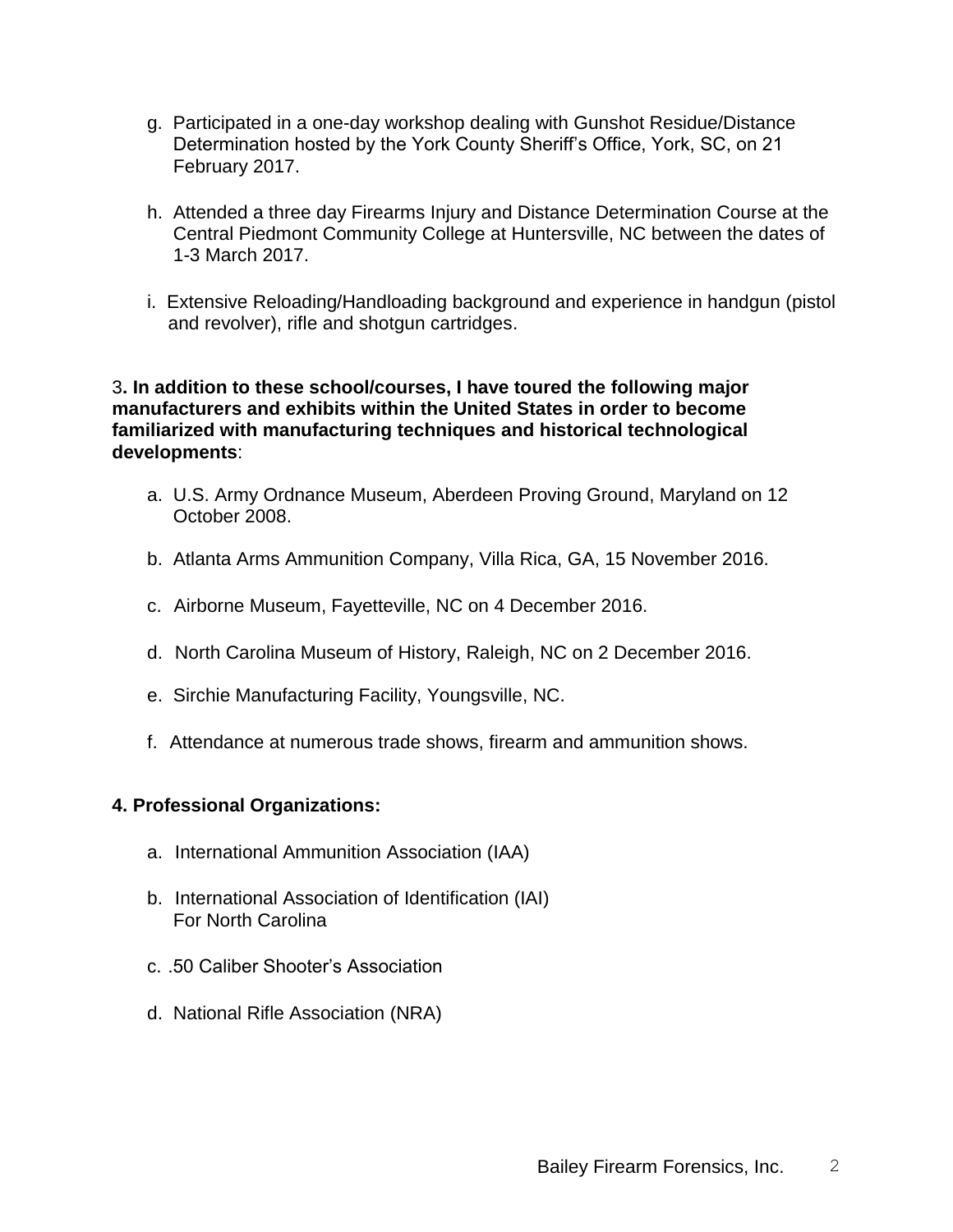#### **5. Education:**

a. Bachelor of Science Electrical Engineering, San Francisco State University

b. Formal two-year program of instruction for Forensic Firearm and Toolmark Examiner.

## **6. Professional papers/books that I have written and conducted research on within this forensic science discipline. This also includes firearm related training and work within committees:**

a. Battlefield Forensics for Persian Gulf States: Regional and U.S. Military Weapons, Ammunition and Headstamp Markings. Available in hard and soft cover as well as downloadable from Amazon. ISBN-13: 978-1138370609

## **7. Lectures given:**

a. Co-instructed a 5-day Advanced Shooting Reconstruction Course at Central Piedmont Community College, Huntersville, NC between the dates of 3-8 October 2016.

b. Co-instructed a three day Firearms Injury and Distance Determination Course at the Central Piedmont Community College at Huntersville, NC between the dates of 1-3 March 2017.

 c. Co-instructed a three day Firearms Injury and Distance Determination Course at the Central Piedmont Community College at Huntersville, NC between the dates of 4 and 6 October 2017.

# **8. Visits to Crime Laboratories:**

- a. Durham Forensics Unit, Durham Police Department, Durham, NC
- b. Fayetteville Forensics Unit, Fayetteville Police Department, Fayetteville, NC
- c. ATF, Atlanta, GA
- d. York County Sheriff's Office, York, SC